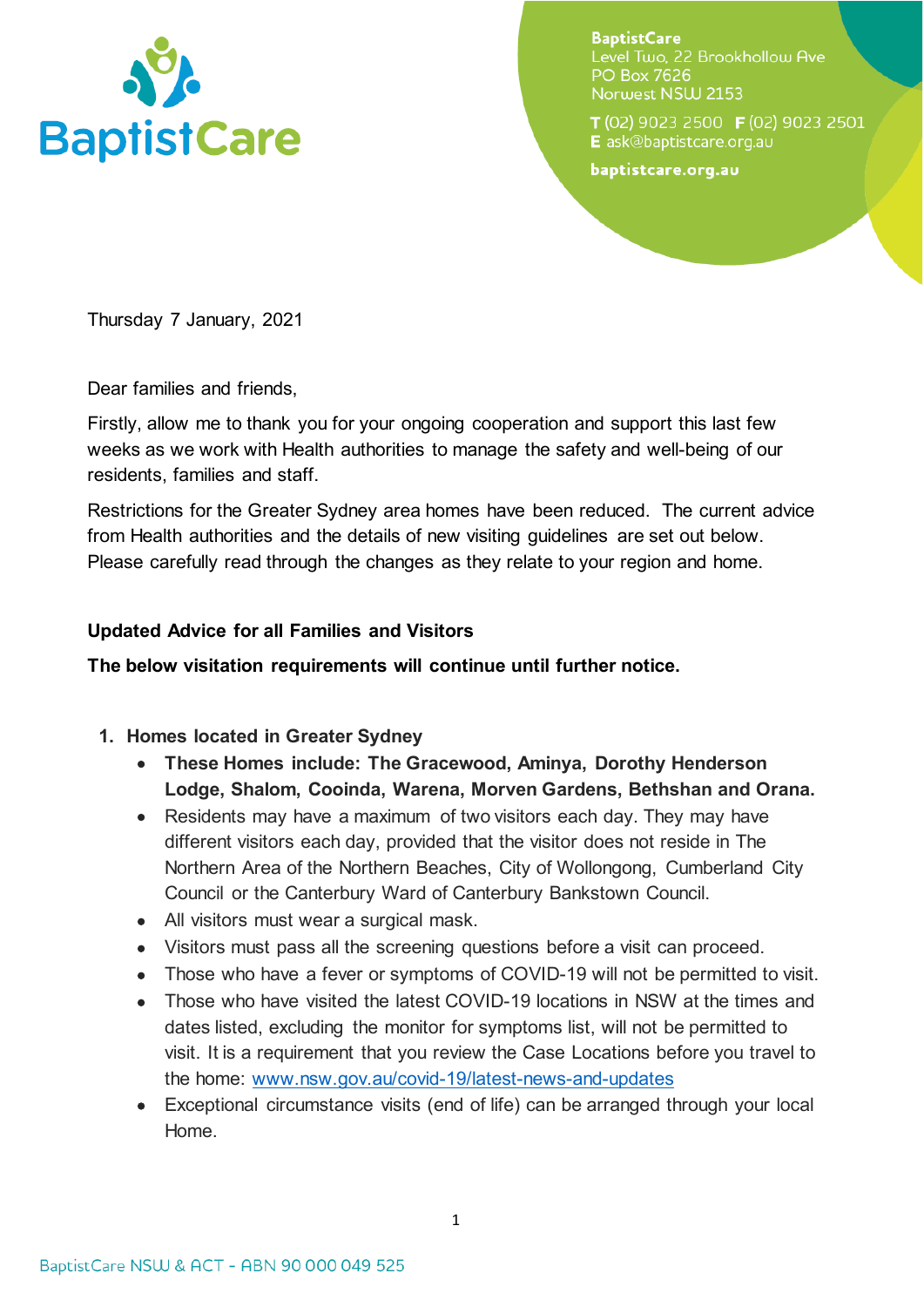

**BaptistCare** Level Two. 22 Brookhollow Ave **PO Box 7626** Norwest NSW 2153

T(02) 9023 2500 F(02) 9023 2501 E ask@baptistcare.org.au

baptistcare.org.au

- **2. Homes located in Regional NSW**
	- **These Homes include: Warabrook Centre, Kularoo, George Forbes House, Niola Centre, Caloola Centre, Mid Richmond Centre and Maranoa Centre.**
	- Residents may have a maximum of two visitors each day. They may have different visitors each day, provided that the visitor does not reside in The Northern Area of the Northern Beaches, City of Wollongong, Cumberland City Council or the Canterbury Ward of Canterbury Bankstown Council.
	- All visitors must wear a surgical mask.
	- Visitors must pass all the screening questions before a visit can proceed.
	- Those who have a fever or symptoms of COVID-19 will not be permitted to visit.
	- Those who have visited the latest COVID-19 locations in NSW at the times and dates listed, excluding the monitor for symptoms list, will not be permitted to visit. It is a requirement that you review the Case Locations before you travel to the home: [www.nsw.gov.au/covid-19/latest-news-and-updates](http://www.nsw.gov.au/covid-19/latest-news-and-updates)
	- Exceptional circumstance visits (end of life) can be arranged through your local Home.
- **3. Homes located in the ACT**
	- **These Homes include: Griffith Centre and Carey Gardens.**
	- Visitors are able to see their loved ones during visiting hours.
	- Visitors must wear a surgical mask.
	- Visitors who have been to Greater Sydney in the last 14 days will not be permitted to visit.
	- All visitors must wear a surgical mask.
	- Visitors must pass all the screening questions before a visit can proceed.
	- Those who have a fever or symptoms of COVID-19 will not be permitted to visit.
	- Those who have visited the latest COVID-19 locations in NSW at the times and dates listed, excluding the monitor for symptoms list, will not be permitted to visit. It is a requirement that you review the Case Locations before you travel to the home: [www.nsw.gov.au/covid-19/latest-news-and-updates](http://www.nsw.gov.au/covid-19/latest-news-and-updates)
	- Exceptional circumstance visits (end of life) can be arranged through your local Home.
	- All visitors to ACT Homes are required to have a current influenza vaccination.